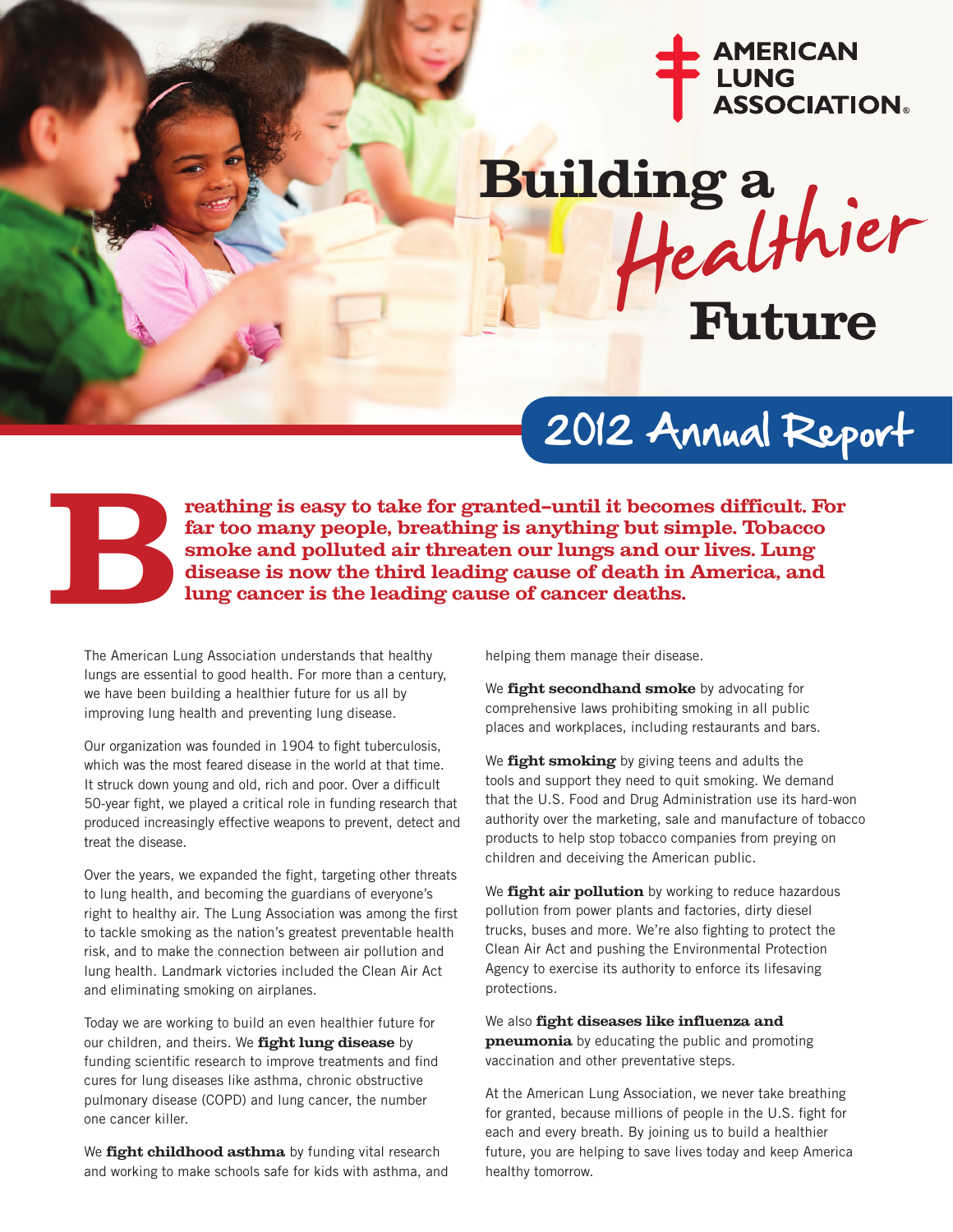### **Letter from the Chair**



Building a healthier future. It's what we do every day at the American Lung Association and we've been successful at it for more than a hundred years. Your lungs never rest, and neither does the Lung Association, because we know each breath is precious and it's impossible to enjoy good health without good lung health.

This past fiscal year, through our Nationwide Research Awards and Grants Program, we awarded more than \$5 million to fund 68 research grants to advance our understanding of lung disease. Our program fosters laboratory, patient-centered and social behavioral research to prevent, treat and hopefully find a cure for all lung diseases. Our Asthma Clinical Research Centers Network (ACRC®)—the nation's largest asthma clinical research network outside the pharmaceutical industry—continues to contribute major improvements to asthma treatment through a network of 18 clinical centers across the country.

Our Healthy Air Campaign continued to protect the Clean Air Act from frequent attempts in Congress to weaken the law and the ability of the Environmental Protection Agency to implement its lifesaving protections. Every year we learn more and more about how air pollution endangers our health. That's why our fight for clean and healthy air is more important than ever, especially for our children.

Asthma is a growing problem across the country, especially for kids. It's a leading cause of hospitalization, missed school days, and tragically even death. This year we helped create a new online resource for children with asthma and their parents called Lungtropolis, a fun and interactive way for them to learn about their condition and how to manage it. We released an important report in our Disparities in Lung Health Series, "Luchando por el Aire: The Burden of Asthma on Hispanics," which looks at the complex factors that increase asthma's burden on the Hispanic population. Perhaps most importantly, we were was once again instrumental in leading the nationwide fight to save the National Asthma Control Program at the Centers for Disease Control and Prevention from elimination.

Tobacco use is still the leading cause of preventable disease and death in America. This year we expanded our work in creating smokefree communities around the country, helping to decrease smoking prevalence, teen smoking initiation, and exposure to secondhand smoke. We also kept up the fight to make sure cigars—especially candy-flavored cigars which appeal to kids—are not exempted from basic oversight by the Food and Drug Administration.

With our funding partner Lilly Oncology, we began development of a groundbreaking online tool for people with lung cancer—the leading cause of cancer death in America. This website, "Facing Lung Cancer: Support from Day One," which launched in November 2012, offers a variety of interactive learning options to help lung cancer patients and their caregivers find the support they need to cope with this deadly disease in a way that has never been offered before.

As we look back on this productive year, we know there will be many challenges ahead. Economic concerns have left funding for medical research and public health programs vulnerable to cuts or elimination, the Clean Air Act continues to face attacks, and the tobacco industry is still creating new ways and a wider array of products to addict our kids.

Thank you for joining us in our fight for healthy lungs and healthy air. Together we can continue working to save lives today and keep America healthy tomorrow. Thanks to your help, we can build a healthier future, for all of us.

Ross P. Lanzafame, Esq. Chair, National Board of Directors American Lung Association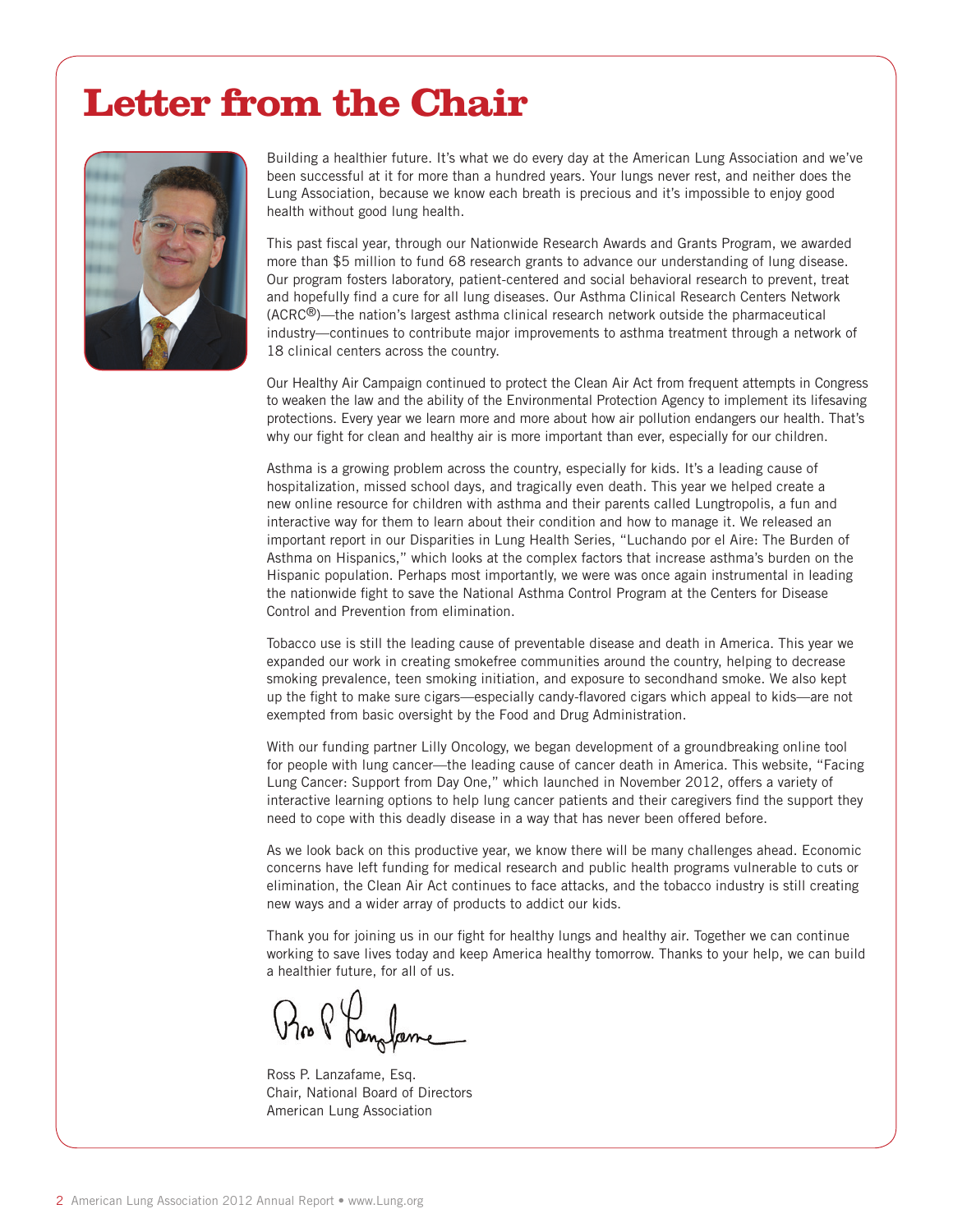### Research

#### **Funding medical research is critical to building a healthier future. This past year, the American Lung Association's major research programs funded a wide range of promising investigations.**

#### Our **[Nationwide Research Awards and Grants](http://www.lung.org/finding-cures/grant-opportunities/)**

**[Program](http://www.lung.org/finding-cures/grant-opportunities/)** funded 68 grants for laboratory, patient-centered and social behavioral research aimed at preventing, treating and finding cures for lung disease. These grants include projects on asthma, COPD, lung cancer, lung infections and rare lung disorders, as well as research on important risk factors for lung disease such as smoking and air pollution.

#### Our **[Asthma Clinical Research Centers Network](http://www.lung.org/finding-cures/our-research/acrc/)**

continues to publish new and important findings in major medical journals. The ACRC is the nation's largest asthma clinical research network, outside the pharmaceutical industry, conducting asthma clinical trials to answer questions directly benefitting patients. This year, the network added significant research findings:

- The methacholine challenge test, commonly used in diagnosing asthma, is an unreliable tool for conclusively excluding the diagnosis of asthma. It should not be used as the sole method of diagnosis, especially in white and non-allergic patients.
- The longstanding practice of prescribing heartburn medication is ineffective and unneces¬sarily expensive for children with asthma who do not exhibit symptoms associated with acid reflux.

The American Lung Association also continued its partnership

with the **American Asthma Foundation** to fund [Roger Tsien,](http://www.lung.org/finding-cures/our-research/awards-and-grants/awards-and-grants-scholars/201112/roger-tsien-phd.html) a Nobel Prize winner in chemistry, and his novel and innovative research on asthma. He hopes to be able to understand how compounds called proteases are involved in the inflammation associated with asthma by using an imaging technique already developed for cancer.

This year also saw the American Lung Association revising its policy regarding **[lung cancer screening](http://www.lung.org/lung-disease/lung-cancer/lung-cancer-screening-guidelines/)**. The Association now recommends that current or former smokers who are 55-74 years of age and who have a smoking history of at least 30 pack-years and no history of lung cancer be screened with low-dose CT scans for lung cancer. However, the best way to prevent lung cancer continues to be to never start smoking or to quit smoking.

The National Office's Epidemiology and Statistics Unit is analyzing **new COPD prevalence data** from the Centers for Disease Control and Prevention's Behavioral Risk Factor Surveillance System (BRFSS). The American Lung Association has been instrumental in advocating and supporting this initiative as we were one of the first organizations to spearhead the call for additional BRFSS data on COPD prevalence. Information on COPD from BRFSS will enable the creation of effective plans to address the disease burden more locally through prevention and improved care, and provide a method to measure the effectiveness of the plans over time.



#### **Jessica: Researching Link Between COPD and Lung Cancer**

The risk of lung cancer is significantly higher in people with chronic obstructive pulmonary disease (COPD), regardless of their smoking history. Jessica Sieren, Ph.D., is using an American Lung Association Lung Cancer Discovery Award to determine if certain subgroups of patients with COPD are at increased risk for developing lung cancer. She is using computed tomography (CT) scans to measure lung tissue in each lobe of the lung, as well as each airway, down to the very small airway branches. She hopes to find whether these measurements can help determine lung cancer risk, and identify which nodules in the lung are cancerous or benign.

"We're at a really exciting time in lung imaging. The technology has really grown, but we are still not sure how to distinguish who is at increased risk of developing lung cancer. Now is the time to use this technology more effectively, to determine this risk and to stratify the population into appropriate screening protocols," Dr. Sieren says. "In addition, getting measurements through CT gives us a better opportunity to assess long-term change in the lungs, which is very important in developing new drug treatments."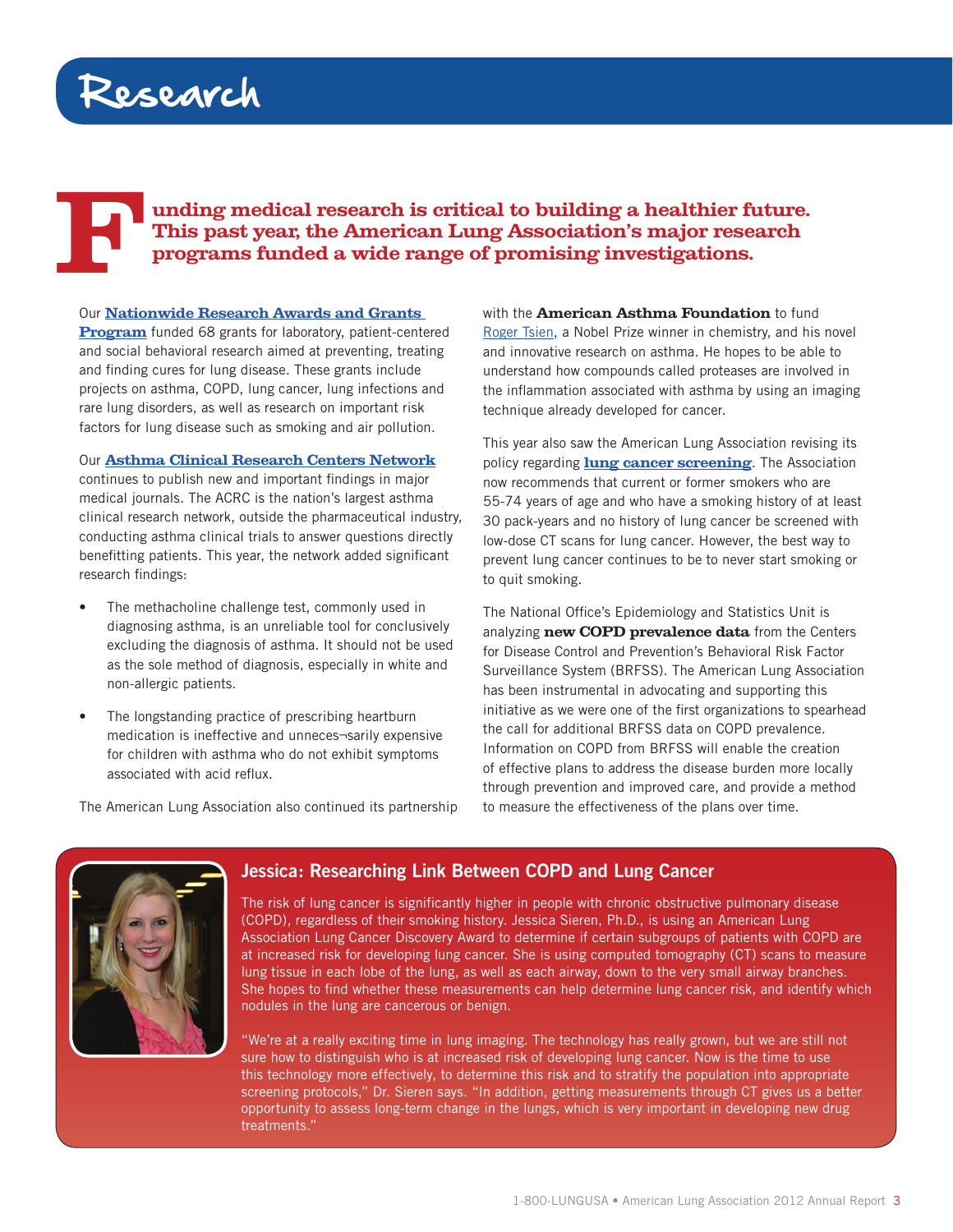### Health Education

### **EVERTUAN VERTUAN VERTUAN VERTUAN CONTRASSOCIATION SAVES DIVERTUAN PEOPLE MANAGER CONCLUDED AND DETERMINED AND CONCLUDED BOTH OUT EACH OF <b>EXCLUDED**<br> **Exclude found new and innovative ways to belo more** conditions. Both ou **people manage their lung disease, overcome their tobacco addiction and breathe better.**

In 2012, we found new and innovative ways to help more people build a healthier future. Through our workplace wellness initiative, we worked with more than 40 major employers, helping their employees quit smoking. We reached tens of thousands of individuals and helped them quit smoking through our **[Freedom From Smoking](http://www.lung.org/stop-smoking/how-to-quit/freedom-from-smoking/)**® suite, which includes opportunities for self-help, online, phone counseling and face-to-face cessation support.

We created new Web-based training courses that allow us to reach more healthcare providers, school personnel and other community partners who are interested in becoming certified facilitators for our **[Better Breathers Clubs](http://www.lung.org/lung-disease/copd/connect-with-others/better-breathers-clubs/)** and **[Open Airways for](http://www.lung.org/lung-disease/asthma/in-schools/open-airways/open-airways-for-schools-1.html)  [Schools](http://www.lung.org/lung-disease/asthma/in-schools/open-airways/open-airways-for-schools-1.html)**® self-management programs for people living with chronic lung disease. We developed a number of new tools to help children and adults living with asthma better understand and manage their disease, including the **[Lungtropolis](http://www.lung.org/lung-disease/asthma/taking-control-of-asthma/for-parents-of-children-with-asthma/lungtropolis.html)** online asthma game, **[Asthma Basics](http://www.lung.org/lung-disease/asthma/learning-more-about-asthma/asthma-basics.html)**, and how-to videos. We also performed an extensive revision of existing asthma education content on the American Lung Association website, **[www.Lung.org](http://www.Lung.org)**, so we can continue to provide the best and most up-to-date support for people with asthma.

We began to develop exciting new online tools to give new hope to patients with lung cancer and Chronic Obstructive Pulmonary Disease (COPD). These new resources will help patients and caregivers understand their disease, make informed treatment options and better manage their conditions. Both our **[Facing Lung](http://www.mylungcancersupport.org/ OR)  [Cancer: Support from Day One](http://www.mylungcancersupport.org/ OR)** website and **[COPD Action Plan](http://action.lung.org/site/DocServer/action-management-plan.pdf)** were released in November 2012.



We also expanded smokefree communities around the country. We successfully completed a two-year Communities Putting Prevention to Work (CPPW) project in which the Lung Association's **[Smokefree Communities](http://www.lung.org/stop-smoking/about-smoking/smokefree-housing.html)** team provided technical assistance to 13 communities to decrease smoking prevalence, teen smoking initiation, and exposure to secondhand smoke. As a result of the initiative, 26 million people in 21 communities across America have been protected against deadly secondhand smoke; more than 4 million people in the U.S. now live in communities with strengthened oversight on tobacco sales to youth; and more effective messages on the dangers of secondhand smoke and tobacco use have been delivered to more than 21 million people across the country.

This year, the American Lung Association was honored to receive a five-year **Community Transformation Grant Acceleration Award** from the Centers for Disease Control and Prevention that will help us to accelerate the progress made during the CPPW project. This funding has enabled us to make sub-awards to six community collaboratives across the nation working to improve the health of their populations most impacted by tobacco-related disparities.

#### **Laura: Breathing Better in Smokefree Housing**



Laura Humphrey is working hard to become smokefree, with help from the American Lung Association. Laura, who started smoking at age 15, used to smoke two to three packs of cigarettes a day. She tried to quit smoking, but found it difficult while living in her Duluth, Minnesota apartment, which smelled like smoke.

Then she moved into a smokefree building run by the Duluth Housing Authority. The American Lung Association in Minnesota worked with the authority to pass a smokefree policy for all of their buildings. The association helped with implementing the policy and promoting smoking cessation resources for tenants. "Now I don't have that smoking smell around me all the time," says Laura. "I'm not around people who smoke a lot, and I don't feel like I have an addiction to smoking anymore."

Laura, 47, enrolled in a smoking cessation challenge co-sponsored by the Lung Association. She completed face-to-face counseling sessions, and appreciates the personal support she received. "I can walk longer distances, and I'm not coughing as much," she says. "I feel a lot better." Thanks to help from the Lung Association, Laura is now smokefree and living in a smokefree apartment building.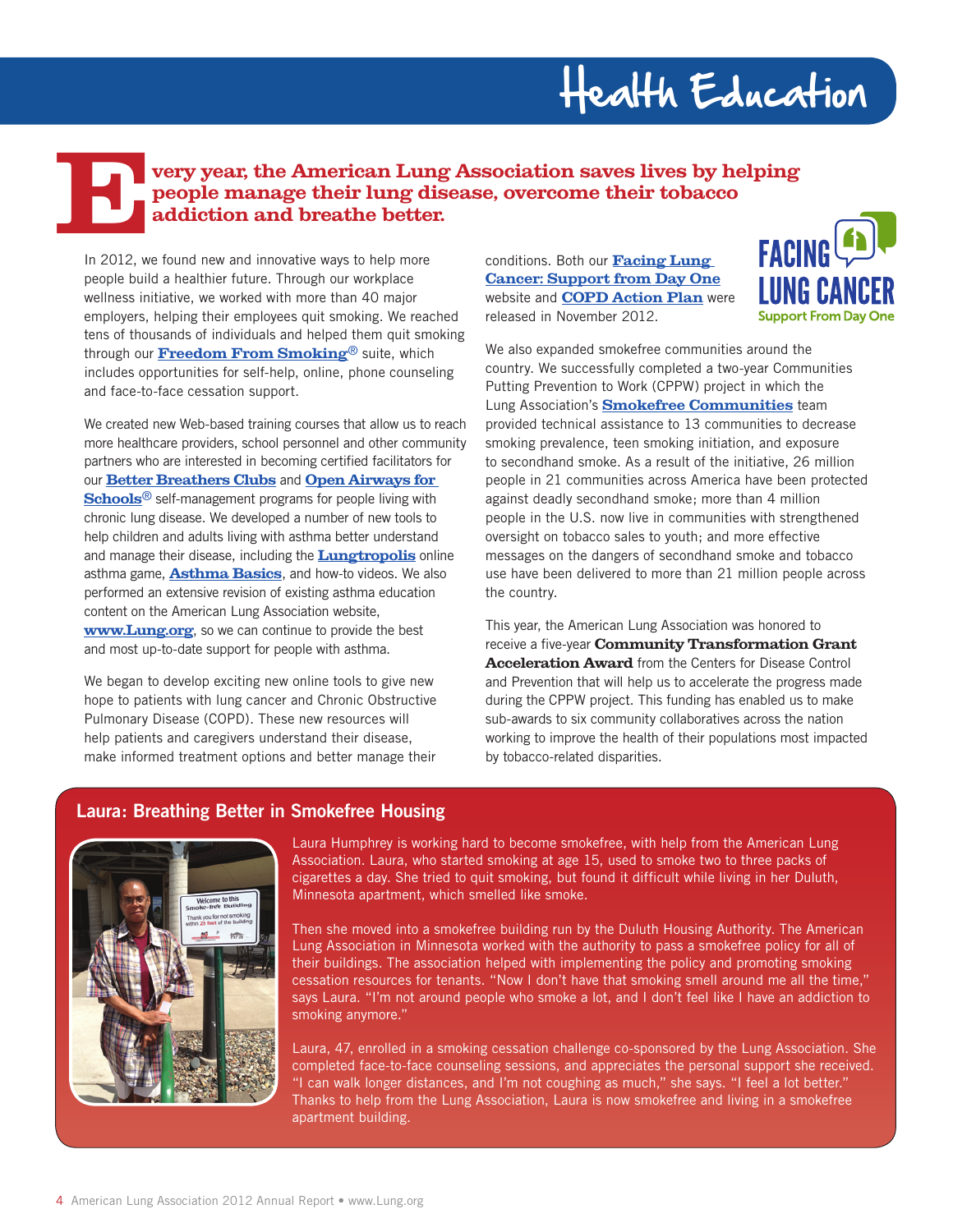### Advocacy

**Every year, the American Lung Association fights to defend your right to breathe healthy air, free of pollution or tobacco smoke, a to support government programs that benefit lung health. In 20 our advocacy efforts again right to breathe healthy air, free of pollution or tobacco smoke, and to support government programs that benefit lung health. In 2012, our advocacy efforts again yielded important victories.**

#### **Healthy Air**

Our **Healthy Air Campaign** continued in its fight to protect the Clean Air Act from attempts to weaken the law, and to push the Environmental Protection Agency (EPA) to implement its lifesaving protections. As part of the campaign, we launched the Red Carriage initiative an ad campaign and more that created an iconic symbol of the



importance of clean air to the health of our children.

With allies, we issued the **["Sick of Soot"](http://earthjustice.org/soot)** report that pointed to the 35,700 premature deaths annually from particulate matter pollution that could be prevented if the EPA adopts strong national air quality standards. EPA proposed new standards on particle pollution following our successful legal actions against them for failing to follow the Clean Air Act to regularly review and set standards that actually protect public health.

We celebrated two major milestones in cleaning up toxic pollution from coal-fired power plants: the final **[Cross State](http://www.lung.org/press-room/press-releases/cross-state-air-pollution.html)  [Air Pollution Rule](http://www.lung.org/press-room/press-releases/cross-state-air-pollution.html)**, which would reduce pollution blowing across state lines; and the final **[Mercury and Air Toxics](http://www.lung.org/press-room/press-releases/obama-admin-finalize-mercury-air-toxics-standards.html (press release))  [Standards](http://www.lung.org/press-room/press-releases/obama-admin-finalize-mercury-air-toxics-standards.html (press release))**, which would require power plants to clean up emissions of mercury, arsenic, and other pollutants that we've been working to get cleaned up for 21 years.

We issued the 13th annual **["State of the Air"](http://www.stateoftheair.org)** report, which shows that the air quality in many places has improved, but that more than 127 million people—41 percent of the nation—still suffer pollution levels that are often too dangerous to breathe. We also introduced a **[State of the Air phone](http://www.lung.org/healthy-air/outdoor/state-of-the-air/app.html)  [app](http://www.lung.org/healthy-air/outdoor/state-of-the-air/app.html)** that delivers air quality updates to smartphones.

#### **Lung Disease**

The Lung Association was once again instrumental in leading the nationwide fight to save the **National Asthma Control Program** at the Centers for Disease Control and Prevention from elimination. This program funds states to provide community-based organizations to help people living with asthma better manage their disease to reduce hospitalizations and deaths.

#### **Tobacco Control**

The 2009 Family Smoking Prevention and Tobacco Control Act is under threat from the cigar industry. The Lung Association is fighting to make sure candy-flavored and other cigars are not exempted from basic oversight by the Food and Drug Administration.

Our signature report, **["State of Tobacco Control 2012"](www.stateoftobaccocontrol.org)** found that most states have failed to put in place proven tobacco prevention policies to fight the tobacco epidemic, while the federal government continued to take important steps forward.

We also issued the report **["Helping Smokers Quit:](http://www.lung.org/stop-smoking/tobacco-control-advocacy/reports-resources/helping-smokers-quit-state.html)  [Tobacco Cessation Coverage 2011,"](http://www.lung.org/stop-smoking/tobacco-control-advocacy/reports-resources/helping-smokers-quit-state.html)** which showed states are missing a big opportunity to help smokers quit, and to save taxpayer money, by covering comprehensive tobacco cessation treatments. The report also discussed the many opportunities the federal government has to help smokers quit through the implementation of the Affordable Care Act and other policies.

#### **Lydia: Fighting for Children with Asthma After Losing Her Own**

Asthma took a tragic toll on Lydia, a California mom, and her family. Lydia became an American Lung Association Healthy Air Campaign volunteer after losing her daughter Steph, who suffered from asthma her entire life. One tragic day, a severe asthma attack cut her life short. Steph was only 15. This horrible loss inspired Lydia to fight air pollution, so that other families would never experience what hers did.

"Simply breathing dirty air can be deadly for people with asthma," Lydia explains. "Because no one should have to experience the pain my family has endured, it is time we get tough on soot and other forms of air pollution.'





She testified before an EPA hearing in Sacramento, California to push for tighter, safer soot standards. She shared Steph's story and urged EPA to take action to protect the millions of kids, whose lives are threatened by dirty air.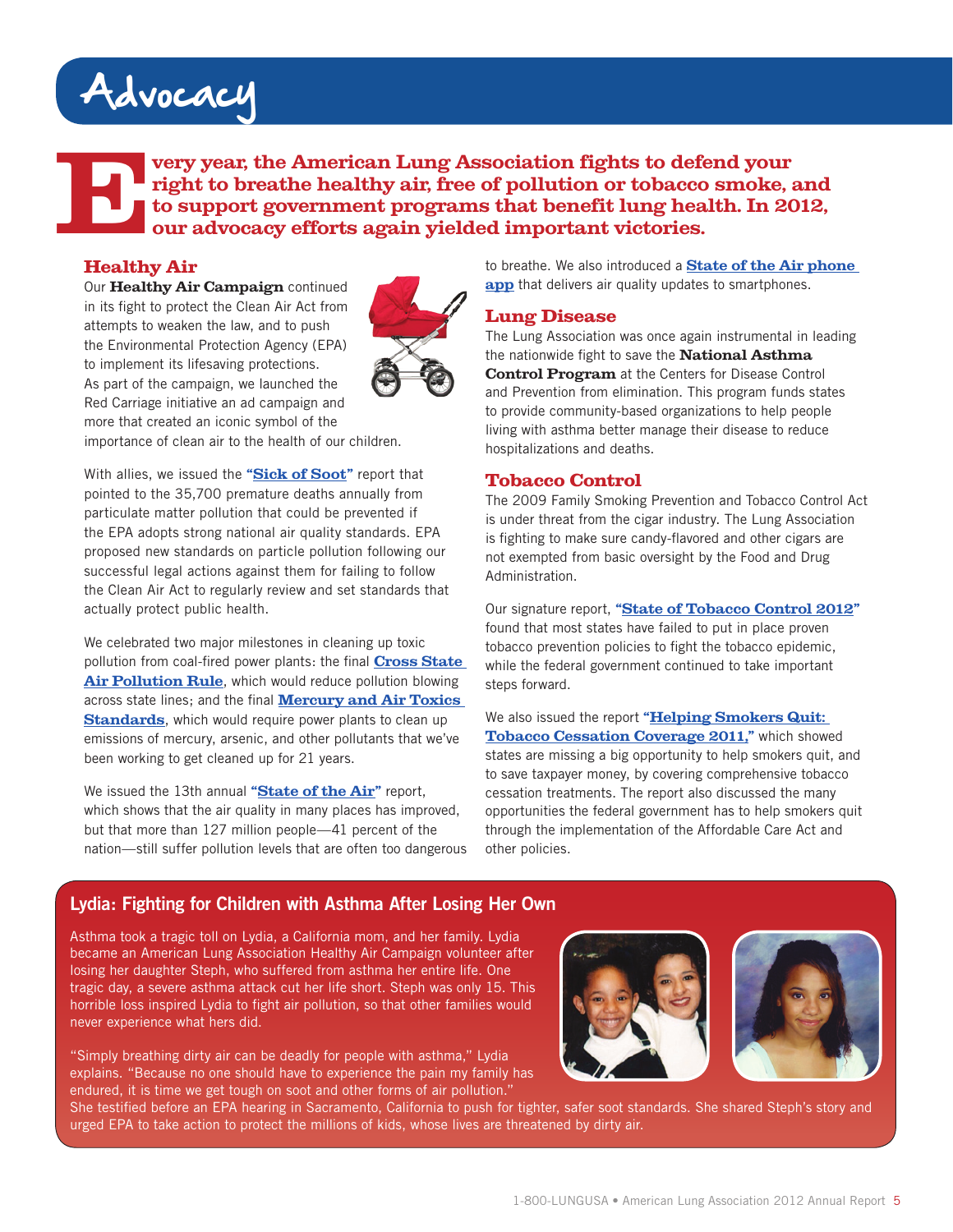## How Your Donation Helps

ithout our donors, it would be impossible to deliver our mission-<br>related work, which includes advocacy, education and research.<br>We are grateful for the many dedicated donors who support the<br>American Lung Association with **related work, which includes advocacy, education and research. We are grateful for the many dedicated donors who support the American Lung Association with gifts large and small.** 

#### **Education Programs**

Support from our donors, both private and corporate, helps us develop health education and support programs like the new website **[Facing Lung Cancer: Support from Day](http://www.mylungcancersupport.org/)  [One](http://www.mylungcancersupport.org/)**, made possible by generous funding from Lilly Oncology. This first-of-its-kind resource provides personalized, interactive support to newly diagnosed lung cancer patients and their caregivers from the moment of diagnosis. Support from Lilly Oncology helped us develop the site beginning in early 2012, and enabled us to launch the site in time for Lung Cancer Awareness Month – November 2012.

#### Donations also fund our **Lung HelpLine**

(1-800-LUNGUSA), staffed by registered nurses and registered respiratory therapists, which provides experts to answer your lung health questions about topics including lung cancer, asthma and smoking cessation.

#### **Research**

The Lung Association funds a broad spectrum of medical research grants and awards that advance the fight against lung diseases like lung cancer, asthma, chronic obstructive pulmonary disease (COPD), pulmonary fibrosis and many others. The support of our donors makes them vital partners in unlocking the secrets of lung disease—leading to better treatments and cures.

#### **Advocacy**

The generosity of our donors also makes it possible for the Lung Association to advocate for lung health at the national, state and local levels. We fight for clean air and for tobacco control legislation that will protect our children's health. The American Lung Association Action Network is a dynamic communications hub allowing volunteer advocates from coast to coast to immediately contact their policy makers on issues that are key to the Lung Association's mission.

#### **Ways to Give**

Every gift to the American Lung Association counts, and makes a difference in the lives of those all around you. We make giving simple and encourage you to choose the way that suits you best. It's easy to donate online at [www.Lung.org,](http://www.lung.org) and you'll know in an instant that your gift was received. You can donate through the mail or through our historic annual **Christmas Seals**® campaign, which has a festive new website: [www.christmasseals.org.](http://www.christmasseals.org) You

can make a lasting gift through

 $\pm$  AMERICAN LUNG ASSOCIATION.

**Season's Greetings 201** 

one of many planned giving options. Visit [www.Lung.org](http://www.lung.org) to learn how to make a donation that is coordinated with financial and estate planning, one that will serve your philanthropic and personal needs.

#### **Nancy: Giving Today and Making a Lasting Gift to Save Lives**



Nancy E. Smith of Maryland first got to know the American Lung Association as a child. "Both my mother and father had COPD, so I became interested in supporting the American Lung Association as well," says Nancy. "When my mother and father sent Christmas cards, starting in the early 1950s, we used Christmas Seals. I still love putting that Christmas Seal on, and I like how it changes every year." Nancy recalls how smoking impacted her family, "My mother had only 29 percent lung capacity, but she loved to travel, so we worked it out, and took extra care. I never smoked but everyone in my family did, and that's significant to why they had troubles."

After giving to the Christmas Seals campaign for many years, Nancy decided in 2012 to make a lasting gift, by including the Lung Association in her estate plans. "I knew how supportive my mother had been of the Lung Association, so I wanted to be sure to set up this gift," she says. Nancy's advice to others considering planned giving? "Don't wait too long!" she advises. "I wanted to make sure my wishes were fulfilled." Now, Nancy knows that part of her estate will help save lives from lung disease.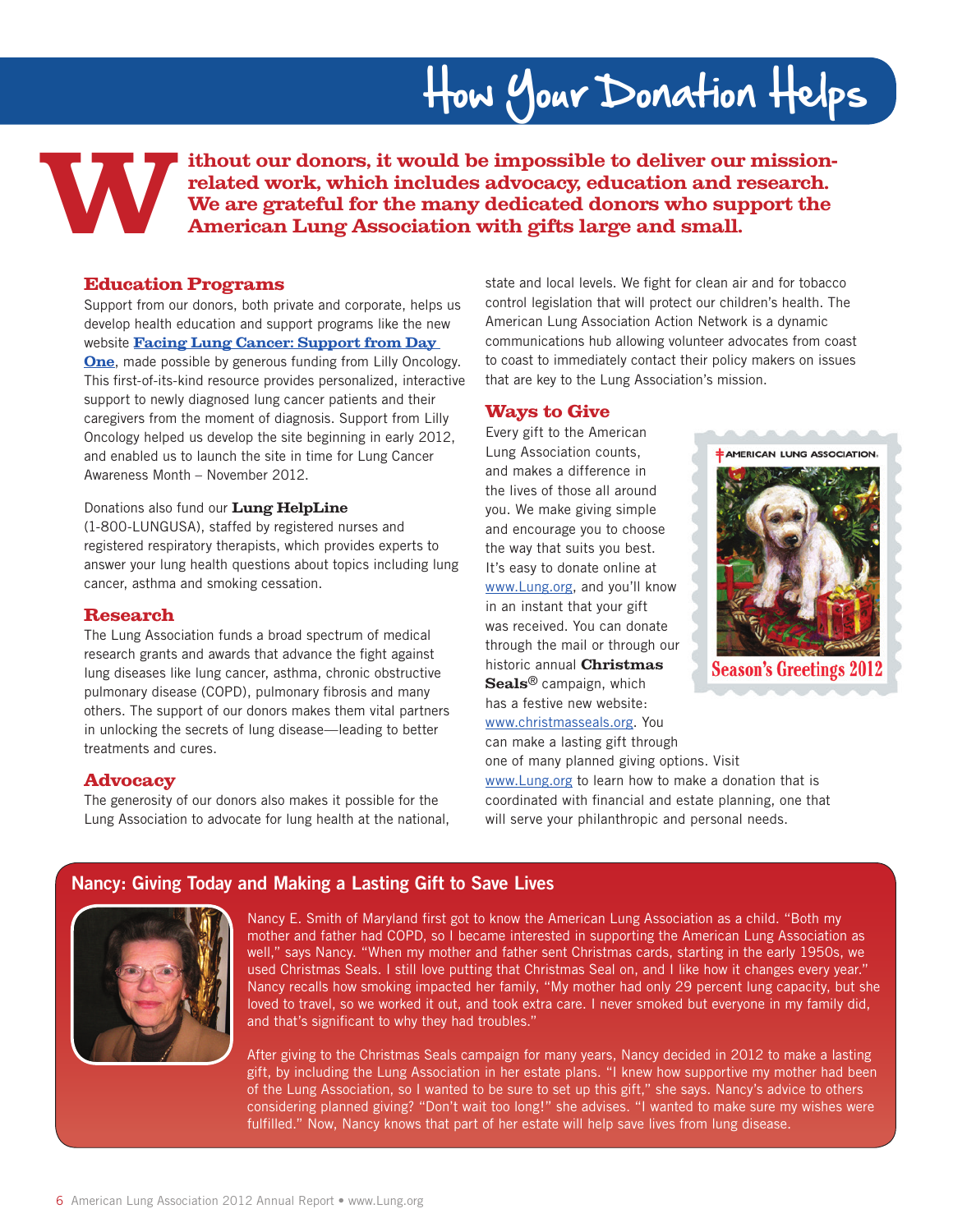#### **Christmas Seals**®**—A Lifesaving Holiday Tradition**

Singer, actress and Tony Award winner Anika Noni Rose doesn't let anything slow her down especially not asthma. "It's easy to take breathing for granted, but when I was diagnosed with asthma, I learned that every breath is precious," she says.

The multi-talented star joined the American Lung Association as celebrity chair of our 2011 **Christmas Seals Campaign** to share her story and speak out for those with asthma and other lung diseases.

Although more than 100 years old, the fundraising campaign has changed with the times, featuring an interactive Christmas Seals website, videos on YouTube, e-cards to share with family and friends, and an active presence on Facebook and Twitter.



*Film, TV and Broadway star Anika Noni Rose lends her support to Christmas Seals.* 



*Carole and Kristi Yamaguchi want families to know that the best way to help prevent influenza is by getting a flu shot.*

#### **Faces of Influenza – Reaching Mothers to Encourage Annual Influenza Vaccination**

For the 2011-2012 flu season, the Centers for Disease Control and Prevention recommended annual vaccination for everyone 6 months of age and older. Family members of all generations were encouraged to get vaccinated throughout the entire influenza season.

In its sixth year, the American Lung Association's **[Faces of Influenza](http://www.facesofinfluenza.org/)** campaign, conducted in collaboration with Sanofi Pasteur, engaged celebrity spokesperson Kristi Yamaguchi (Olympic Gold Medalist and mother of two) and her own mother, Carole, as well as Lili Estefan (mother of two and host of Univision's "El Gordo y la Flaca") to stress the importance of vaccination for all family members, including those 65+. Americans were urged to talk to their health care provider about vaccine options available for their age group.

Through national, Hispanic and grassroots efforts with Kristi, Carole and Lili, the 2011-2012 campaign reached an audience of **more than 1 billion people**.

#### **2012 Board of Directors**

Don Awerkamp, Ph.D., JD Christine L. Bryant Timothy D. Byrum, MSN, CRNP Arthur A. Cerullo, JD Carolyn H. Clift, JD, LLM John F. Emanuel Kathryn A. Forbes, CPA Ernest V. Freeman Michael A. Gardner Adam S. Goldberg, Esq. H. James Gooden Pauline Grant, MS, MBA, FACHE Susan S. Griffin, RPA, CPM, CCIM Virginia L. Hall Darius A. Joseph

Elizabeth Baker Keffer Venkatarama R. Koppaka, MD, Ph.D. Ross P. Lanzafame, Esq. James L. McDaniel, MD, FACP Leslie M. Newman, JD Austin K. Pugh Jane Z. Reardon, MSN, APRN, CS, AE-C Geri Reinardy, MPA Albert A. Rizzo, MD Frank Scott Rotruck E. Neil Schachter, MD Robert G. Tweel, JD Marcia D. Williams, Ed.D. Dean A. Zerbe, JD, LLM

#### **2012 Nationwide Assembly**

Francis L. Barkofske, AB, JD Kent S. Booraem Alfred Lynne Brannen, II, MD, MBA Gail M. Brottman, MD Sherri R. Bulkley Andrew J. Burke Amy Chuang, MD John M. Cloud, JD Rick Donaldson, Ph.D., RCP Charles Finch, DO Patty Ginsburg Andrea L. Graboff David G. Hill, MD Michael J. Hoffman James T. Howard Leslie S. Jacobson, Ph.D. Terrence L. Johnston William L. Kempiners Robert T. Leek

Marie E. Lemoine, MSN, RN, RCP Audrene Lojovich Todd A. Mahr, MD Carol J. Miller, Ph.D. Stephen R. O'Kane Nereida A. Parada, MD Geri Reinardy, MPA Jonathon K. Rosen John A. Rutkowski, MBA, MPA, FACHE, RRT Robert B. Sanders, Ph.D. Mary A. Scoblic, RN, MN David T. Snyder, PE Anthony A. Vasile, DO Adrienne Weiss-Harrison, MD, FAAP Marcia D. Williams, Ed.D. Timothy P. Woodbridge Ted J. Zurcher

#### **American Lung Association National Headquarters**

1301 Pennsylvania Ave., NW, Suite 800 Washington, DC 20004-1725 Phone: 202-785-3355 Fax: 202-452-1805

#### **New York Office**

14 Wall Street, Suite 8C New York, NY 10005-2013 Phone: 212-315-8700 Fax: 212-608-3219

Copyright © 2013 American Lung Association "American Lung Association®" and "Fighting for Air®" are registered trademarks.

Designed by KV Design, Maplewood, NJ.